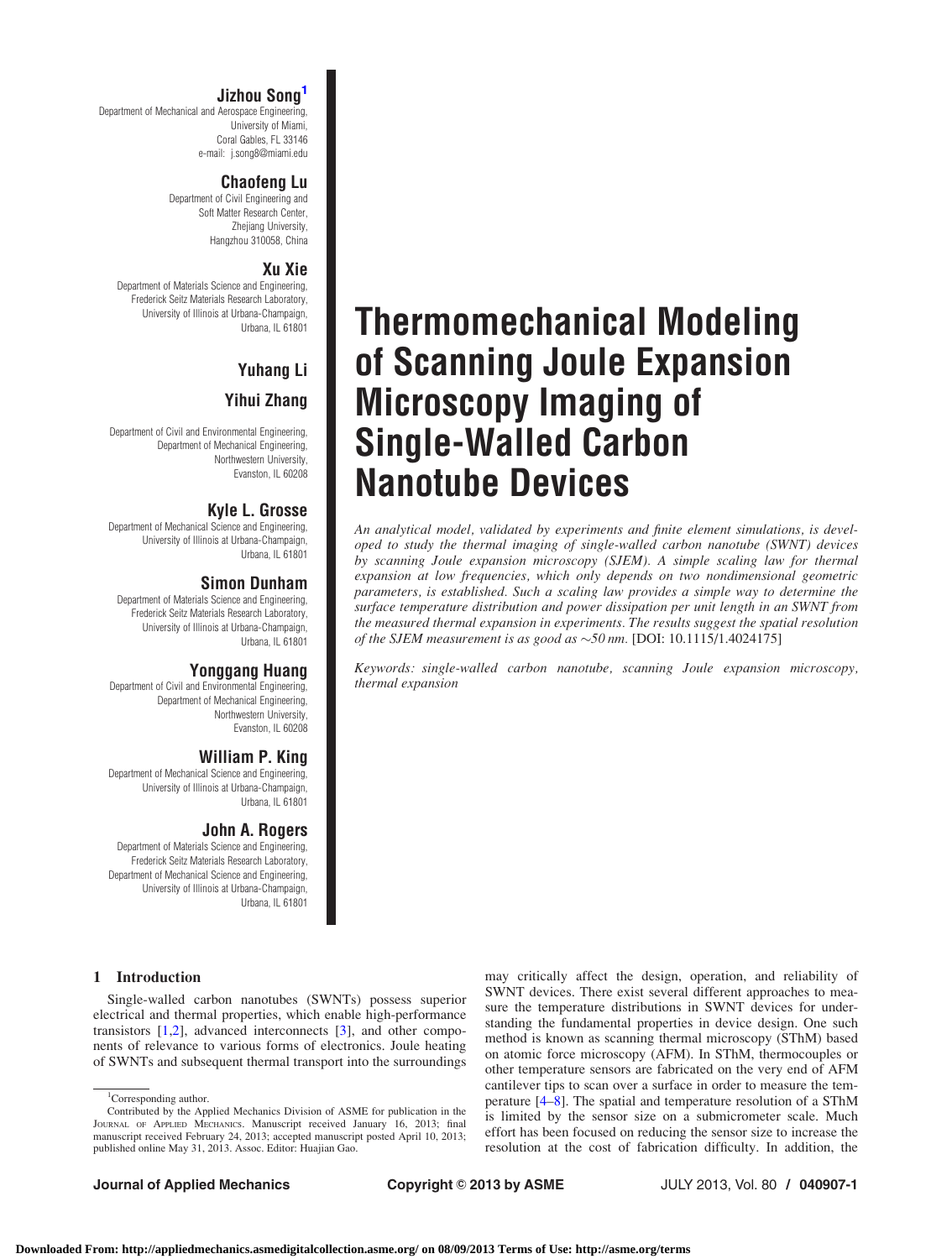<span id="page-1-0"></span>

Fig. 1 (a) Schematic illustration of the experimental setup for scanning Joule expansion microscopy imaging of an SWNT device, and (b) the SJEM image of an SWNT device collected at  $\boldsymbol{V}_{d\boldsymbol{s}} =$  4 V,  $f$  = 30 kHz and a PMMA thickness  $\sim$ 25 nm

heat flow between the cantilever and substrate can be difficult to accurately describe. To overcome these difficulties, a new technique called scanning Joule expansion microscopy (SJEM) was proposed [[9,10](#page-6-0)]. In SJEM, a conventional AFM cantilever is used to measure the thermal expansion to reveal the underlying temperature distributions.

Xu et al. investigated heat generation and transport in transistors that incorporate straight horizontally aligned arrays of individual SWNTs by SJEM [\[11](#page-6-0)]. Several electronic behaviors have been revealed, including metallic and semiconducting responses, spatial variations in diameter or chirality, and localized defect sites. Figure  $1(a)$  shows the schematic illustration of the experimental setup for the SJEM measurement of an SWNT device consisting of several SWNTs on an  $SiO<sub>2</sub>/Si$  substrate. A layer of poly(methyl methacrylate) (PMMA) is coated on the top of the device to protect the SWNTs and amplify the thermomechanical expansion caused by Joule heating of the SWNTs from an alternating voltage  $V(t) = V_{ds} \cos(\omega t)$  (with angular frequency  $\omega$  and frequency  $f = \omega/2\pi$ ) between the drain and source contacts. The resulting time-oscillating temperature increase and thermal expansion will oscillate with frequency 2f. An AFM probe operating in contact mode is then used to scan the top surface of the PMMA and measure the vertical displacements. Detection with a lock-in amplifier tuned to frequency 2f gives the deflections of the AFM cantilever due to electrically driven thermal expansion, as shown in Fig.  $1(b)$ . Instead of a numerical modeling of the SJEM  $[12,13]$  $[12,13]$ , an analytical thermomechanical model is needed to derive the temperature distributions and power dissipation in an SWNT from measurements of thermal expansion.

The objective of this paper is to develop an analytical thermomechanical model for the SJEM measurement of SWNT devices. A scaling law of thermal expansion at low frequencies is established in terms of nondimensional combinations of material, geometric parameters, and frequency. The analytical model will be validated by the finite element analysis and experiments. The paper is outlined as follows. The thermal modeling for temperature distribution is developed in Sec. 2, while the thermomechanical modeling for thermal expansion is presented in Sec. [3.](#page-3-0) The scaling law of thermal expansion at low frequencies is given in Sec. [4](#page-4-0). The results and discussion are given in Sec. [5.](#page-5-0)

## 2 Thermal Modeling for Temperature Distribution

As shown in Fig.  $1(b)$ , a two dimensional (2D) analysis is reasonable for locations away from the SWNT ends due to the large aspect ratio of SWNTs. The analytically modeled system includes SWNTs on an  $SiO<sub>2</sub>/Si$  substrate with a PMMA layer on the top, as shown in Fig. 2. Because the thickness of Si,  $\sim$  500  $\mu$ m, is much larger than those of  $SiO_2$  ( $h_1 \sim 100$ nm) and PMMA  $(h_0 \sim 100$ nm), it is modeled as a semi-infinite substrate. Heat transfer mainly occurs through the surface of SWNTs and, there-

 $2b$ **PMMA** 

Fig. 2 Schematic illustration of the analytically modeled system

fore, it can be modeled as a planar heat source at the PMMA-Si $O_2$ interface. For an SWNT with radius  $r$ , the half width of heat source can be approximated by  $b = \pi r/2$ , such that it has the same circumference. For an applied voltage  $V(t) = V_{ds} \cos(\omega t)$ , the power dissipation per unit length along the SWNT takes the form of  $Q_0[1 + \cos(2\omega t)]$ , where  $Q_0$  is the steady-state component and  $Q_0 \cos(2\omega t)$  is the time-oscillating component. The resulting temperature increase and thermal expansion will have both steady-state and time-oscillating terms. Since the SJEM measures the time-oscillating component of the thermal expansion, we only consider the temperature increase and thermal expansion due to the time-oscillating power dissipation per unit length  $Q(t) = Q_0 \cos(2\omega t).$ 

The origin of the coordinate system  $(x, y)$  is located at the center of the SWNT, with  $x$  along the interface and  $y$  pointing into the Si substrate (see Fig. 2). The temperature increase from the ambient temperature  $\Delta T(x, y, t) = T - T_{\infty}$  satisfies the heat conduction equation

$$
\frac{\partial \Delta T}{\partial t} - \alpha \left( \frac{\partial^2 \Delta T}{\partial x^2} + \frac{\partial^2 \Delta T}{\partial y^2} \right) = 0 \tag{1}
$$

where  $\alpha = k/(c\rho)$  is the thermal diffusivity with k as the thermal conductivity, c as the specific heat capacity, and  $\rho$  as the mass density. In the following, the subscripts 0, 1, and 2 denote PMMA,  $SiO<sub>2</sub>$ , and Si, respectively.

A finite element analysis (FEA) shows that the heat losses from radiation and convection are negligible. The top surface of the PMMA ( $y = -h_0$ ) can be assumed to be thermal insulating, which gives

$$
-k_0 \frac{\partial \Delta T}{\partial y}\Big|_{y=-h_0} = 0
$$
 (2)

The temperature is continuous across the  $PMMA-SiO<sub>2</sub>$  interface  $(y = 0)$ , i.e.,

$$
\Delta T|_{y=0^+} = \Delta T|_{y=0^-}
$$
\n(3)

040907-2 / Vol. 80, JULY 2013 Transactions of the ASME

**Downloaded From: http://appliedmechanics.asmedigitalcollection.asme.org/ on 08/09/2013 Terms of Use: http://asme.org/terms**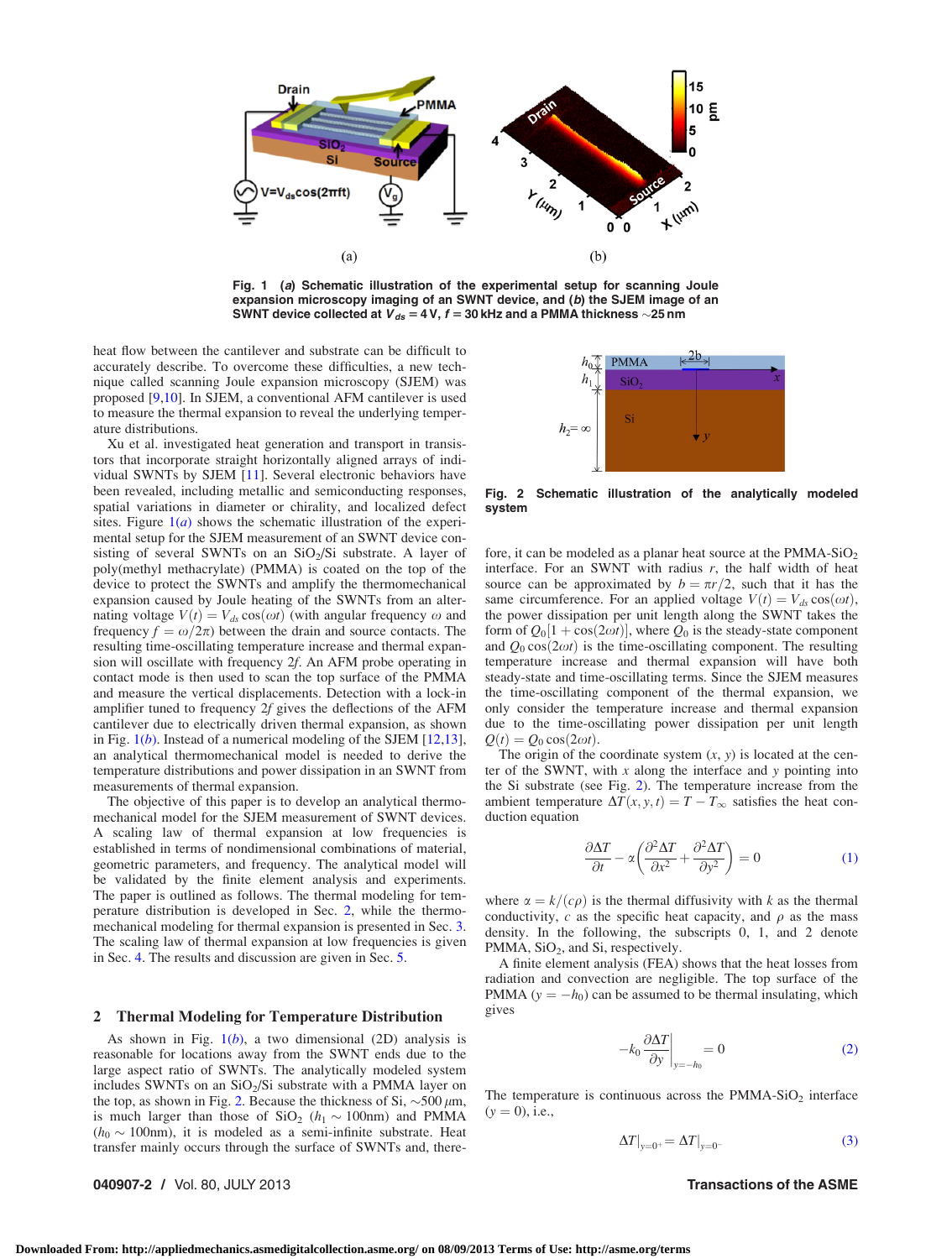and the heat flux is also continuous except for the region of heat of Eq.  $(8)$  gives an ordinary differential equation source  $(y = 0, |x| \le b)$ 

$$
- k_1 \frac{\partial \Delta T}{\partial y}\Big|_{y=0^+} + k_0 \frac{\partial \Delta T}{\partial y}\Big|_{y=0^-} = \begin{cases} 0 & |x| > b \\ \frac{Q(t)}{2b} & |x| \le b \end{cases}
$$
 (4)

Continuity of the temperature and heat flux across the  $SiO<sub>2</sub>-Si$ interface  $(y = h_1)$  requires

$$
\Delta T|_{y=h_1^+} = \Delta T|_{y=h_1^-}
$$
\n(5)

and

$$
-k_2 \frac{\partial \Delta T}{\partial y}\bigg|_{y=h_1^+} = -k_1 \frac{\partial \Delta T}{\partial y}\bigg|_{y=h_1^-}
$$
 (6)

The ambient temperature at the bottom surface of Si  $(y = \infty)$ gives

$$
\Delta T|_{y=\infty} = 0\tag{7}
$$

The power dissipation per unit length  $Q(t) = Q_0 \cos(2\omega t)$ can be written as the real part of  $Q_0e^{i2\omega t}$ . The temperature increase has the same frequency and takes the form  $\theta(x, y)e^{i2\omega t}$ , where  $\theta(x, y) = |\theta(x, y)|e^{2i\beta}$  with  $\beta$  as the phase angle of  $\theta(x, y)$ . The amplitude of the temperature increase is given by  $|\theta(x, y)|$ . Substitution of  $\theta(r, x)e^{i2\omega t}$  into Eq. [\(1\)](#page-1-0) gives

$$
\frac{\partial^2 \theta}{\partial x^2} + \frac{\partial^2 \theta}{\partial y^2} - iq^2 \theta = 0
$$
 (8)

where  $q = \sqrt{2\omega/\alpha}$ . Due to the symmetry of the problem, we only focus on the region with  $x \geq 0$ . The Fourier transform

$$
\bar{\theta}(s, y) = \sqrt{\frac{2}{\pi}} \int_0^{\infty} \theta(x, y) \cos(sx) dx
$$

$$
\frac{d^2\bar{\theta}}{dy^2} - \left(s^2 + \mathrm{i}q^2\right)\bar{\theta} = 0\tag{9}
$$

The preceding equation has the solution

$$
\bar{\theta}(s, y) = A(s)e^{y\sqrt{s^2 + iq^2}} + B(s)e^{-y\sqrt{s^2 + iq^2}} \tag{10}
$$

where  $A(s)$  and  $B(s)$  are to be determined and are denoted by  $A_0$ and  $B_0$  for the PMMA,  $A_1$  and  $B_1$  for SiO<sub>2</sub>, and  $A_2$  and  $B_2$  for the PMMA, respectively. The Fourier transform of the boundary and continuity conditions in Eqs.  $(2)$ – $(6)$  yield

$$
A_0 e^{-h_0 \sqrt{s^2 + \mathrm{i} q_0^2}} - B_0 e^{h_0 \sqrt{s^2 + \mathrm{i} q_0^2}} = 0 \tag{11}
$$

$$
A_0 + B_0 = A_1 + B_1 \tag{12}
$$

$$
k_0\sqrt{s^2 + \mathrm{i}q_0^2}(A_0 - B_0) - k_1\sqrt{s^2 + \mathrm{i}q_1^2}(A_1 - B_1) = \frac{Q_0\sin(sb)}{\sqrt{2\pi}bs}
$$
\n(13)

$$
A_1 e^{h_1 \sqrt{s^2 + iq_1^2}} + B_1 e^{-h_1 \sqrt{s^2 + iq_1^2}} = A_2 e^{h_1 \sqrt{s^2 + iq_2^2}} + B_2 e^{-h_1 \sqrt{s^2 + iq_2^2}}
$$
\n(14)

$$
k_1 \sqrt{s^2 + i q_1^2} \left( A_1 e^{h_1 \sqrt{s^2 + i q_1^2}} - B_1 e^{-h_1 \sqrt{s^2 + i q_1^2}} \right)
$$
  
=  $k_2 \sqrt{s^2 + i q_2^2} \left( A_2 e^{h_1 \sqrt{s^2 + i q_2^2}} - B_2 e^{-h_1 \sqrt{s^2 + i q_2^2}} \right)$  (15)

 $A_2 = 0$  (16)

Solving Eqs. (11)–(16) yields

$$
\begin{Bmatrix}\nA_0 \\
B_0 \\
A_1 \\
B_2\n\end{Bmatrix} = \frac{Q_0 \sin(\frac{\pi r}{2}s)}{\pi rs \sqrt{2\pi}} f(s)\n\begin{Bmatrix}\n(1+\kappa)e^{h_0 \sqrt{s^2 + i q_0^2}} \\
(1+\kappa)e^{-h_0 \sqrt{s^2 + i q_0^2}} \\
2\kappa \cosh(h_0 \sqrt{s^2 + i q_0^2})\n\end{Bmatrix}
$$
\n
$$
2 \cosh(h_0 \sqrt{s^2 + i q_0^2})
$$
\n
$$
0
$$
\n
$$
2 \cosh(h_0 \sqrt{s^2 + i q_0^2})e^{h_1 \sqrt{s^2 + i q_2^2}}\left[\kappa e^{h_1 \sqrt{s^2 + i q_1^2}} + e^{-h_1 \sqrt{s^2 + i q_1^2}}\right]\n\end{Bmatrix}
$$
\n(17)

where

$$
f(s) = \frac{1}{(1 - \kappa)k_1\sqrt{s^2 + \mathbf{i}q_1^2}\cosh\left(h_0\sqrt{s^2 + \mathbf{i}q_0^2}\right) + (1 + \kappa)k_0\sqrt{s^2 + \mathbf{i}q_0^2}\sinh\left(h_0\sqrt{s^2 + \mathbf{i}q_0^2}\right)}
$$

$$
\kappa = \frac{1 - \frac{k_2}{k_1} \frac{\sqrt{s^2 + \mathbf{i}q_2^2}}{\sqrt{s^2 + \mathbf{i}q_1^2}}}{1 + \frac{k_2}{k_1} \frac{\sqrt{s^2 + \mathbf{i}q_2^2}}{\sqrt{s^2 + \mathbf{i}q_2^2}}} e^{-2h_1 \sqrt{s^2 + \mathbf{i}q_1^2}}
$$

where 
$$
q_0 = \sqrt{2\omega/\alpha_0}
$$
,  $q_1 = \sqrt{2\omega/\alpha_1}$ , and  $q_2 = \sqrt{2\omega/\alpha_2}$ .

The inverse Fourier transform

$$
\theta(x, y) = \sqrt{\frac{2}{\pi}} \int_0^\infty \bar{\theta}(s, y) \cos(sx) ds
$$

gives the temperature increase in the PMMA,  $SiO<sub>2</sub>$ , and  $Si$  as

Journal of Applied Mechanics JULY 2013, Vol. 80 / 040907-3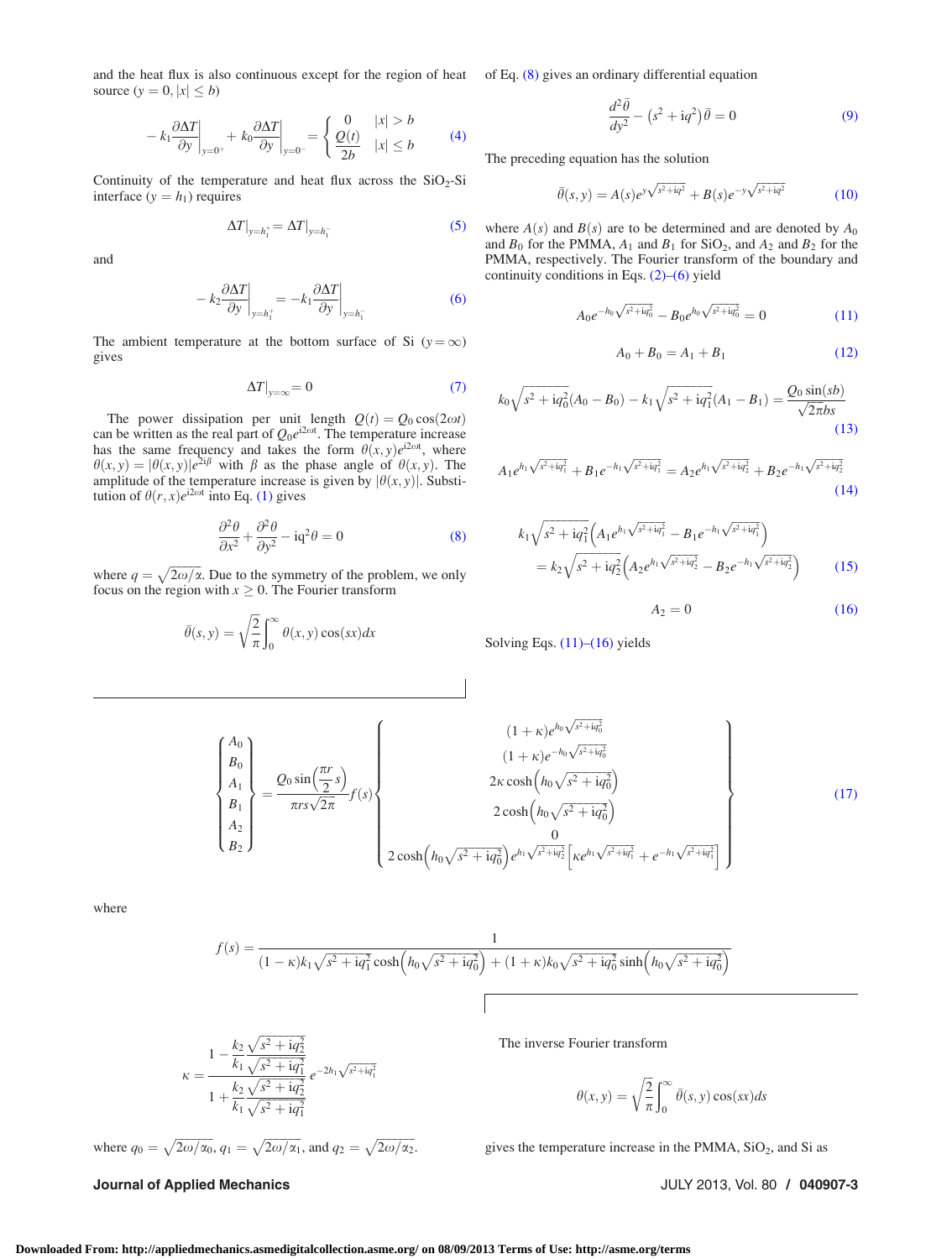<span id="page-3-0"></span>
$$
\theta_0(x, y) = \frac{2Q_0}{\pi^2 r} \int_0^\infty \frac{\sin(\frac{\pi r}{2} s)}{s} f(s) (1 + \kappa) \cosh\left[ (h_0 + y) \sqrt{s^2 + i q_0^2} \right]
$$
  
× cos(sx) ds

$$
\theta_{1}(x,y) = \frac{2Q_{0}}{\pi^{2} r} \int_{0}^{\infty} \frac{\sin(\frac{\pi r}{2} s)}{s} f(s) \cosh\left(h_{0} \sqrt{s^{2} + i q_{0}^{2}}\right)
$$
  
 
$$
\times \left(\kappa e^{y \sqrt{s^{2} + i q_{1}^{2}}} + e^{-y \sqrt{s^{2} + i q_{1}^{2}}}\right) \cos(sx) ds
$$
  
\n
$$
\theta_{2}(x,y) = \frac{2Q_{0}}{\pi^{2} r} \int_{0}^{\infty} \frac{\sin(\frac{\pi r}{2} s)}{s} f(s) \cosh\left(h_{0} \sqrt{s^{2} + i q_{0}^{2}}\right)
$$
  
\n
$$
\times \left(\kappa e^{h_{1} \sqrt{s^{2} + i q_{1}^{2}}} + e^{-h_{1} \sqrt{s^{2} + i q_{1}^{2}}}\right) e^{(h_{1} - y) \sqrt{s^{2} + i q_{2}^{2}}} \cos(sx) ds
$$
\n(18)

The temperature increase on the surface  $(y = -h_0)$  of the PMMA, which is used to compare the FEA in Sec. [5,](#page-5-0) is given by

$$
\theta_{\text{surface}}(x) = \frac{2Q_0}{\pi^2 r} \int_0^\infty \frac{\sin\left(\frac{\pi r}{2} s\right)}{s} f(s) (1 + \kappa) \cos(sx) ds \tag{19}
$$

and its amplitude is  $|\theta_{\text{surface}}(x)|$ .

## 3 Thermomechanical Modeling for Thermal Expansion

The coefficients of thermal expansion (CTEs) of the  $SiO<sub>2</sub>$  and Si  $(\sim 10^{-6})$  [[14,15\]](#page-6-0) are much smaller than that of the PMMA  $({\sim}5 \times 10^{-5})$  [\[16\]](#page-6-0) and the temperature rise in Si is significant only near its surface and quickly diminishes. [\[11](#page-6-0)]. Therefore, the contributions of  $SiO<sub>2</sub>$  and Si to the SJEM signal can be neglected. This allows an analytical study of the SJEM signal by only considering thermal expansion in the PMMA layer that is traction-free on the top surface  $(y = -h_0)$  and fully constrained at the bottom  $(y = 0)$ . The problem can be solved by superposing the solutions of two auxiliary problems (see Fig. 3):

- (I) an infinite plane with a temperature distribution  $\theta_0(x, y)$ obtained in Sec. [2](#page-1-0)
- (II) a finite plane without a temperature distribution but with its upper boundary tractions and lower boundary displacements to negate those from Problem I at the same locations



Fig. 3 Schematic illustration of the thermomechanical model The tractions at  $y = -h_0$  are

040907-4 / Vol. 80, JULY 2013 Transactions of the ASME

3.1 Solutions for Auxiliary Problem I. Problem I can be solved by introducing a potential of thermal displacement  $\psi(x, y)$ . The displacements are assumed to be

$$
u_x = \frac{\partial \psi(x, y)}{\partial x}, \quad u_y = \frac{\partial \psi(x, y)}{\partial y}
$$
(20)

which give the strains

$$
\varepsilon_{xx} = \frac{\partial^2 \psi(x, y)}{\partial x^2}, \quad \varepsilon_{yy} = \frac{\partial^2 \psi(x, y)}{\partial y^2}, \quad \varepsilon_{xy} = \frac{\partial^2 \psi(x, y)}{\partial x \partial y} \tag{21}
$$

The constitutive equations are

$$
\sigma_{xx} = \frac{E_0 \nu_0}{(1 + \nu_0)(1 - 2\nu_0)} \left(\varepsilon_x + \varepsilon_y\right) + \frac{E_0}{1 + \nu_0} \varepsilon_{xx} - \frac{\beta_0 E_0}{1 - 2\nu_0} \theta_0
$$
\n
$$
\sigma_{yy} = \frac{E_0 \nu_0}{(1 + \nu_0)(1 - 2\nu_0)} \left(\varepsilon_x + \varepsilon_y\right) + \frac{E_0}{1 + \nu_0} \varepsilon_{yy} - \frac{\beta_0 E_0}{1 - 2\nu_0} \theta_0
$$
\n
$$
\sigma_{xy} = \frac{E_0}{1 + \nu_0} \varepsilon_{xy}
$$
\n(22)

where  $E_0$ ,  $\nu_0$ , and  $\beta_0$  are the Young's modulus, Poisson's ratio, and the CTE of the PMMA, respectively. The equilibrium equations require

$$
\frac{\partial^2 \psi(x, y)}{\partial y^2} + \frac{\partial^2 \psi(x, y)}{\partial x^2} = \frac{1 + \nu_0}{1 - \nu_0} \beta_0 \theta_0
$$
 (23)

The solution of the preceding equation is given by

$$
\psi(x, y) = \frac{1}{2\pi} \frac{1 + \nu_0}{1 - \nu_0} \beta_0 \int_{\xi = -\infty}^{\infty} \int_{\eta = -h_0}^{0} \theta_0(\xi, \eta)
$$

$$
\times \ln \sqrt{(x - \xi)^2 + (y - \eta)^2} d\xi d\eta \tag{24}
$$

The displacements can then be obtained by Eq.  $(20)$  as

$$
u_x = \frac{1}{2\pi} \frac{1+\nu_0}{1-\nu_0} \beta_0 \int_{\xi=-\infty}^{\infty} \int_{\eta=-h_0}^{0} \theta_0(\xi,\eta) \frac{x-\xi}{(x-\xi)^2 + (y-\eta)^2} d\xi d\eta
$$
  

$$
u_y = \frac{1}{2\pi} \frac{1+\nu_0}{1-\nu_0} \beta_0 \int_{\xi=-\infty}^{\infty} \int_{\eta=-h_0}^{0} \theta_0(\xi,\eta) \frac{y-\eta}{(x-\xi)^2 + (y-\eta)^2} d\xi d\eta
$$
(25)

The displacements at  $y = 0$  are given by

$$
u_{x}^{0} = \frac{1}{2\pi} \frac{1+\nu_{0}}{1-\nu_{0}} \beta_{0} \int_{\xi=-\infty}^{\infty} \int_{\eta=-h_{0}}^{0} \theta_{0}(\xi,\eta) \frac{x-\xi}{(x-\xi)^{2}+\eta^{2}} d\xi d\eta
$$
  

$$
u_{y}^{0} = \frac{1}{2\pi} \frac{1+\nu_{0}}{1-\nu_{0}} \beta_{0} \int_{\xi=-\infty}^{\infty} \int_{\eta=-h_{0}}^{0} \theta_{0}(\xi,\eta) \frac{-\eta}{(x-\xi)^{2}+\eta^{2}} d\xi d\eta
$$
 (26)

The combination of Eqs.  $(21)$ – $(23)$  gives the stresses

$$
\sigma_{xx} = -\frac{E_0}{1+\nu_0} \frac{\partial^2 \psi}{\partial y^2}, \quad \sigma_{yy} = -\frac{E_0}{1+\nu_0} \frac{\partial^2 \psi}{\partial x^2}, \quad \sigma_{xy} = \frac{E_0}{1+\nu_0} \frac{\partial^2 \psi}{\partial x \partial y}
$$
(27)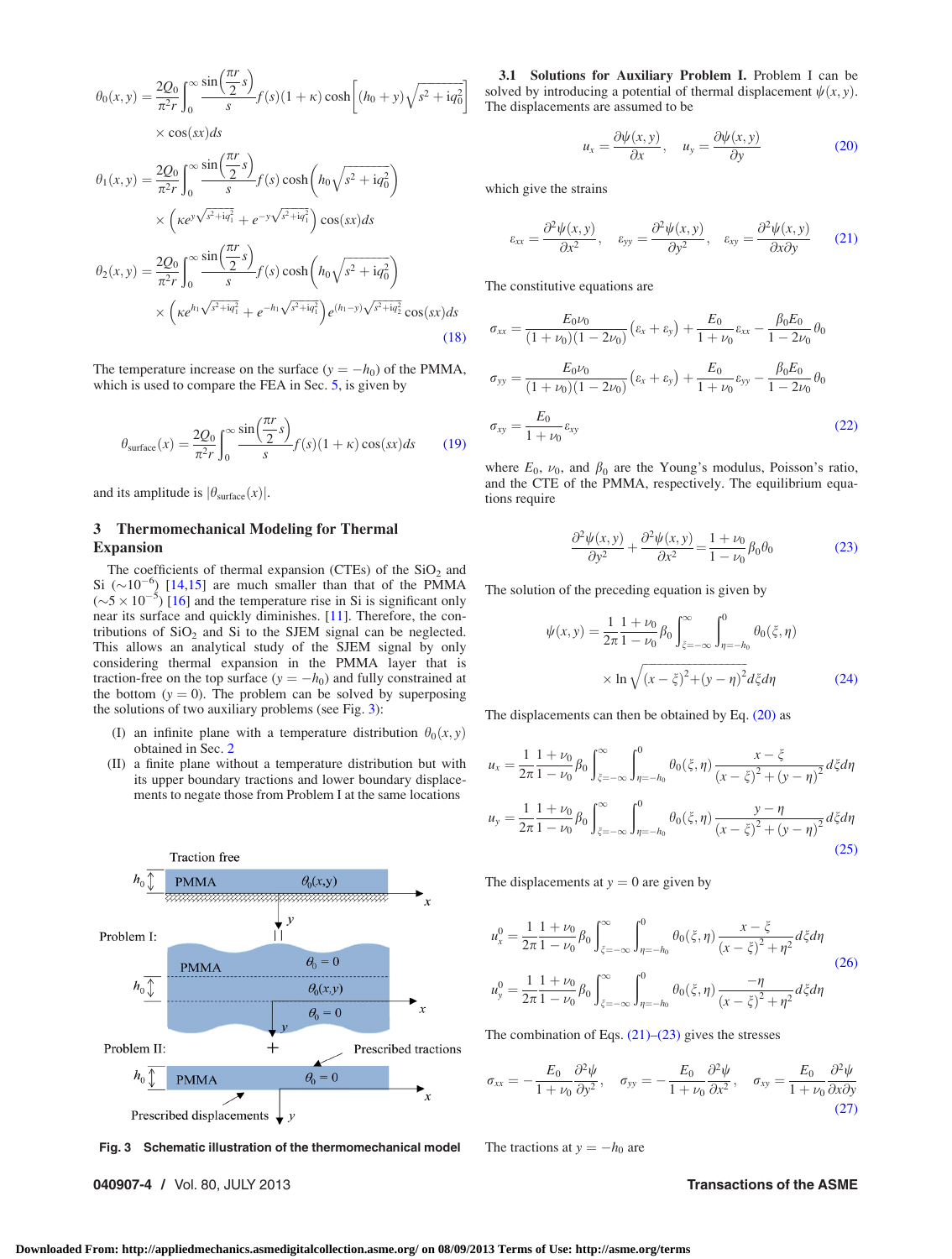<span id="page-4-0"></span>
$$
\sigma_{yy}^{h_0} = -\frac{E_0 \beta_0}{2\pi (1 - \nu_0)} \int_{\xi = -\infty}^{\infty} \int_{\eta = -h_0}^0 \theta_0(\xi, \eta) \frac{(h_0 + \eta)^2 - (x - \xi)^2}{\left[ (x - \xi)^2 + (h_0 + \eta)^2 \right]^2}
$$

$$
\times d\xi d\eta
$$

$$
E_0 R = \int_0^{\infty} \frac{\theta_0}{\sqrt{1 - \xi^2 + (h_0 + \eta)^2}}
$$

$$
\sigma_{xy}^{h_0} = -\frac{E_0 \beta_0}{2\pi (1 - \nu_0)} \int_{\xi = -\infty}^{\infty} \int_{\eta = -h_0}^{0} \theta_0(\xi, \eta) \frac{-2(x - \xi)(h_0 + \eta)}{\left[ (x - \xi)^2 + (h_0 + \eta)^2 \right]^2}
$$
  
×  $d\xi d\eta$  (28)

3.2 Solutions for Auxiliary Problem II. The Airy stress function for this problem can be written as [[17\]](#page-6-0)

$$
\phi(x, y) = \frac{2}{\pi} \int_0^\infty \bar{\phi}(\xi, y) \cos(\xi x) d\xi \tag{29}
$$

 $\overline{1}$  $\overline{a}$  $\overline{a}$  $\overline{a}$  $\overline{a}$  $\overline{a}$  $\overline{a}$  $\overline{a}$  $\overline{a}$  $\overline{a}$ 4

Substituting the preceding equations into the biharmonic equation and solving for  $\bar{\phi}$ , one can obtain

$$
\phi(x, y) = \frac{2}{\pi} \int_0^{\infty} \left\{ [A(\xi) + yB(\xi)]e^{-\xi y} + [C(\xi) + yD(\xi)]e^{\xi y} \right\}
$$
  
 
$$
\times \cos(\xi x) d\xi
$$
 (30)

where  $A(\xi)$ ,  $B(\xi)$ ,  $C(\xi)$ , and  $D(\xi)$  are to be determined from the u boundary conditions. The stress components are given by

$$
\sigma_{xx} = \frac{\partial^2 \phi}{\partial y^2} = \frac{2}{\pi} \int_0^\infty \left[ \xi^2 e^{-\xi y} A + (\xi^2 y - 2\xi) e^{-\xi y} B + \xi^2 e^{\xi y} C \right. \\
\left. + (\xi^2 y + 2\xi) e^{\xi y} D \right] \cos(\xi x) d\xi
$$
\n
$$
\sigma_{yy} = \frac{\partial^2 \phi}{\partial x^2} = -\frac{2}{\pi} \int_0^\infty (\xi^2 e^{-\xi y} A + \xi^2 y e^{-\xi y} B + \xi^2 e^{\xi y} C + \xi^2 y e^{\xi y} D) \times \cos(\xi x) d\xi
$$

$$
\sigma_{xy} = -\frac{\partial^2 \phi}{\partial x \partial y} = \frac{2}{\pi} \int_0^\infty \left[ -\xi e^{-\xi y} A + (1 - \xi y) e^{-\xi y} B + \xi e^{\xi y} C \right. \\
\left. + (1 + \xi y) e^{\xi y} D \right] \xi \sin(\xi x) d\xi \tag{31}
$$

From the plane-strain constitutive equations, the displacements can be solved as

$$
u_x(x, y) = \frac{2}{\pi} \frac{1 + \nu_0}{E_0} \int_0^\infty \left[ \xi e^{-\xi y} A + (-2 + 2\nu_0 + \xi y) e^{-\xi y} B + \xi e^{\xi y} C \right. \\
\left. + (2 - 2\nu_0 + \xi y) e^{\xi y} D \right] \sin(\xi x) d\xi
$$
\n
$$
u_y(x, y) = \frac{2}{\pi} \frac{1 + \nu_0}{E_0} \int_0^\infty \left[ \xi e^{-\xi y} A + (\xi y + 1 - 2\nu_0) e^{-\xi y} B - \xi e^{\xi y} C \right. \\
\left. - (\xi y - 1 + 2\nu_0) e^{\xi y} D \right] \cos(\xi x) d\xi
$$
\n(32)

The boundary conditions  $\sigma_{yy} = -\sigma_{yy}^{h_0}$  and  $\sigma_{xy} = -\sigma_{xy}^{h_0}$  at  $y = -h_0$ and  $u_x = -u_x^0$  and  $u_y = -u_y^0$  at  $y = 0$  yield the following equations:

## Journal of Applied Mechanics JULY 2013, Vol. 80 / 040907-5

$$
-\xi^{2}e^{\xi h_{0}} \qquad \xi^{2}h_{0}e^{\xi h_{0}} -\xi^{2}e^{-\xi h_{0}} \qquad \xi^{2}h_{0}e^{-\xi h_{0}}
$$
\n
$$
-\xi^{2}e^{\xi h_{0}} (\xi + \xi^{2}h_{0})e^{\xi h_{0}} \qquad \xi^{2}e^{-\xi h_{0}} (\xi - \xi^{2}h_{0})e^{-\xi h_{0}}
$$
\n
$$
\xi -2 + 2\nu_{0} \qquad \xi \qquad 2 - 2\nu_{0}
$$
\n
$$
\xi \qquad 1 - 2\nu_{0} -\xi \qquad 1 - 2\nu_{0}
$$
\n
$$
\int_{x=0}^{\infty} \sigma_{yy}^{h_{0}} \cos(\xi x)dx
$$
\n
$$
= -\left\{\n\int_{x=0}^{\infty} \sigma_{yy}^{h_{0}} \sin(\xi x)dx\n\right\}
$$
\n
$$
\int_{x=0}^{\infty} \frac{E_{0}}{1 + \nu_{0}} u_{x}^{0} \sin(\xi x)dx
$$
\n
$$
\int_{x=0}^{\infty} \frac{E_{0}}{1 + \nu_{0}} u_{y}^{0} \cos(\xi x)dx
$$
\n
$$
(33)
$$

which are used to solve  $A, B, C,$  and  $D$ . The superposition of Problem I and Problem II gives the vertical displacement at the PMMA top surface as

$$
\mu_{y}^{\text{surface}}(x) = -\frac{1}{2\pi} \frac{1+\nu_{0}}{1-\nu_{0}} \beta_{0} \int_{\xi=-\infty}^{\infty} \int_{\eta=-h_{0}}^{0} \theta_{0}(\xi,\eta)
$$

$$
\times \frac{h_{0}+\eta}{(x-\xi)^{2}+(h_{0}+\eta)^{2}} d\xi d\eta + \frac{2(1+\nu_{0})}{\pi E_{0}}
$$

$$
\times \int_{0}^{\infty} \left[ \xi e^{\xi h_{0}} A + (-\xi h_{0} + 1 - 2\nu_{0}) e^{\xi h_{0}} B - \xi e^{-\xi h_{0}} C - (-\xi h_{0} - 1 + 2\nu_{0}) e^{-\xi h_{0}} D \right] \cos(\xi x) d\xi \tag{34}
$$

and its amplitude is  $|u_{y}^{\text{surface}}(x)|$ , which is the detected thermal expansion in the experiment.

## 4 Scaling Law for Thermal Expansion

The temperature increase and thermal expansion in Secs. [2](#page-1-0) and [3](#page-3-0) are very complex. In this section, we will establish a simple scaling law to clearly show the influences of various material, geometric, and loading parameters (e.g., power per unit length  $Q_0$ ). Such a scaling law is very useful to map the thermal expansion to the temperature distribution and determine  $Q_0$ .

The thermal diffusion length is defined as  $L_0 = 1/q_0$  $=\sqrt{\alpha_0/(2\omega)} = \sqrt{\alpha_0/(4\pi f)}$ . The thermal diffusivity of PMMA is  $\sim 10^{-7}$  m<sup>2</sup> s<sup>-1</sup>, such that  $L_0$  is larger than, or on the order of,  $1 \mu m$  for a frequency smaller than 100 kHz  $[18]$  $[18]$ . In experiments, the PMMA thickness  $(h_0)$  is usually on the order of 100 nm, which is much smaller than the thermal diffusion length. Therefore, the temperature throughout the thickness of the PMMA can be approximately equal to its surface temperature in Eq.  $(19)$ , which can be rewritten by changing  $\eta = sr$  as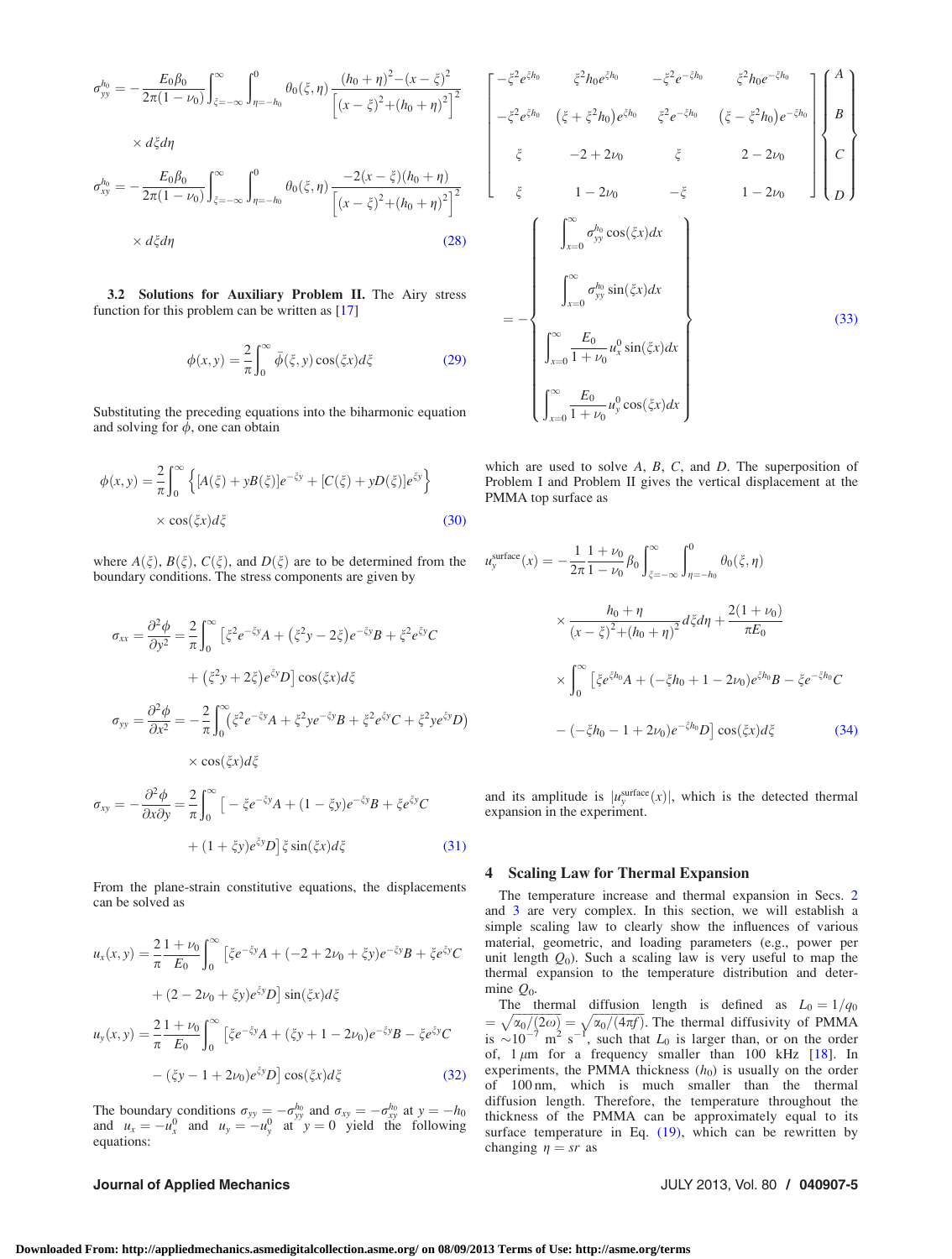<span id="page-5-0"></span>
$$
\theta_{\text{surface}}(x) = \frac{2Q_0}{\pi^2 k_1} \int_0^\infty \left\{ \frac{1 - \kappa}{1 + \kappa} \cosh\left[\frac{h_0}{r} \sqrt{\eta^2 + i(q_0 r)^2}\right] + \frac{k_0 \sqrt{\eta^2 + i(q_0 r)^2}}{k_1 \sqrt{\eta^2 + i(q_1 r)^2}} \sinh\left[\frac{h_0}{r} \sqrt{\eta^2 + i(q_0 r)^2}\right] \right\}^{-1} \right\}
$$
\n
$$
\theta_{\text{surface}}(x) = \frac{2Q_0}{\pi^2 k_1} \int_0^\infty \left\{ \frac{1 - \kappa}{1 + \kappa} \cos\left[\frac{h_0}{r} \sqrt{\eta^2 + i(q_0 r)^2}\right] + \frac{k_0 \sqrt{\eta^2 + i(q_0 r)^2}}{k_1 \sqrt{\eta^2 + i(q_1 r)^2}} \sinh\left[\frac{h_0}{r} \sqrt{\eta^2 + i(q_0 r)^2}\right] \right\}^{-1} \right\}
$$
\n(35)

where

$$
\kappa = \frac{1 - \frac{k_2}{k_1} \frac{\sqrt{\eta^2 + i(q_2 r)^2}}{\sqrt{\eta^2 + i(q_1 r)^2}}}{1 + \frac{k_2}{k_1} \frac{\sqrt{\eta^2 + i(q_2 r)^2}}{\sqrt{\eta^2 + i(q_1 r)^2}}} e^{-2\frac{h_1}{r} \sqrt{\eta^2 + i(q_1 r)^2}}
$$

The thermal conductivity and diffusivity are  $k_0 = 0.19 \text{ Wm}^{-1}\text{K}^{-1}$ and  $\alpha_0 = 1.1 \times 10^{-7} \text{ m}^2 \text{s}^{-1}$  for PMMA [[18](#page-6-0),[19](#page-6-0)],  $k_1 = 1.3 \text{ Wm}^{-1}\text{K}^{-1}$ and  $\alpha_1 = 8.4 \times 10^{-7} \,\mathrm{m^2 s^{-1}}$  for SiO<sub>2</sub> [[20](#page-6-0)], and  $k_2 = 120 \,\mathrm{W m^{-1} K^{-1}}$ and  $\alpha_2 = 7.3 \times 10^{-5} \text{ m}^2 \text{s}^{-1}$  for Si [\[21](#page-6-0)], respectively. The thicknesses of the PMMA and  $SiO<sub>2</sub>$  are on the order of 100 nm. The integrand in Eq. (35) rapidly decreases within a range of  $10^{-2}$ and, therefore,  $sin((\pi/2)\eta) \approx (\pi/2)\eta$ . For frequencies smaller than 100 kHz and SWNT radius  $r \sim 1$  nm,  $q_0r$ ,  $q_1r$ , and  $q_2r$  are smaller than, or on the order of,  $10^{-3}$  such that they can be neglected. These, together with a large ratio  $k_2/k_1 \sim 100$  and a small ratio  $k_0/k_1 \sim 0.1$ , simplify Eq. (35) to

$$
\theta_{\text{surface}}(x) = \frac{Q_0}{\pi k_1} g\left(\frac{x}{r}; \frac{h_0}{r}, \frac{h_1}{r}\right)
$$
(36)

where

$$
g\left(\frac{x}{r};\frac{h_0}{r},\frac{h_1}{r}\right) = \int_0^\infty \frac{\tanh\left(\frac{h_1}{r}\eta\right)\cos\left(\frac{x}{r}\eta\right)}{\eta\cosh\left(\frac{h_0}{r}\eta\right)}d\eta\tag{37}
$$

is a nondimensional function of the normalized position  $x/r$ . It depends only on the normalized thicknesses  $h_0/r$  and  $h_1/r$ , which will be studied in Sec. 5.

Since the temperature in the PMMA is independent of its thickness, which is very thin, we can further assume that the plane stress is valid in the y direction, i.e.,  $\sigma_{yy} = 0$  and  $\sigma_{xy} = 0$ . The amplitude of the oscillating vertical displacement of the PMMA can be obtained as

$$
\mu_{y}^{\text{surface}}(x) = \frac{1 + \nu_{0}}{1 - \nu_{0}} \beta_{0} h_{0} \theta_{\text{surface}}(x)
$$

$$
= Q_{0} \frac{(1 + \nu_{0}) \beta_{0} h_{0}}{(1 - \nu_{0}) \pi k_{1}} g\left(\frac{x}{r}; \frac{h_{0}}{r}, \frac{h_{1}}{r}\right)
$$
(38)

This simple expression shows that the temperature distribution has the same profile as the thermal expansion but a different amplitude with a factor of  $(1 + \nu_0/1 - \nu_0)\beta_0 h_0$ . With all other materials and geometric parameters known, the power dissipation per unit length  $Q_0$  can be easily determined.

## 5 Results and Discussion

An FEA is also performed to validate the analytical models. A 2D model is developed using the commercial software

040907-6 / Vol. 80, JULY 2013 Transactions of the ASME

(COMSOL) with the combined modules of heat conduction (transient) and mechanical stress-strain analysis (quasi-static). The width of the simulated domain is  $200 \mu m$ . The Si substrate has a finite thickness of 500  $\mu$ m. The heat source  $Q(t)$  $= Q_0[1 + \cos(2\omega t)]$  is applied to the SWNT at the interface between the PMMA and  $SiO<sub>2</sub>$ . The bottom of the Si is set to a constant temperature and all of the other surfaces have natural convection with the coefficient of heat convection of  $25 Wm$ <sup>-</sup>  $K^{-1}$ . The mechanics boundaries include fully constrained at the bottom of the Si substrate and traction-free boundaries at the other surfaces. The thermal properties of the PMMA, SiO<sub>2</sub>, and Si are given in Sec. [4.](#page-4-0) The CTE, Young's modulus, and Poisson's ratio are  $\beta_0 = 50 \times 10^{-6} \text{ K}^{-1}$ ,  $E_0 = 3.0 \text{ GPa}$ , and  $\nu_0 = 0.35$  for the PMMA [\[16](#page-6-0),[22,23\]](#page-7-0),  $\beta_1 = 0.5 \times 10^{-6} \text{ K}^{-1}$ ,  $E_1 = 64 \text{ GPa}$ , and  $\nu_1 = 0.17$  for the SiO<sub>2</sub> [\[14](#page-6-0)[,24](#page-7-0),[25](#page-7-0)], and  $\beta_2 = 2.6 \times 10^{-6} \text{ K}^{-1}$ ,  $E_2 = 165$  GPa, and  $\nu_2 = 0.28$  for the SiO<sub>2</sub> [[15,](#page-6-0)[24,26](#page-7-0)]. The amplitude of the out-of-plane thermal expansion at the top surface is extracted from the final cycle of the simulation to ensure the results to be steady state.

Figure 4 compares the distribution of the approximate surface temperature increase in Eq.  $(36)$  to the FEA and the accurate surface temperature increase in Eq.  $(35)$  for the power dissipation per unit length  $Q_0 = 1$  W/m at  $f = 30$  kHz. The thicknesses are  $h_0 = 26$  nm for the PMMA and  $h_1 = 90$  nm for the SiO<sub>2</sub>. The radius of the SWNT is  $r = 1$ nm. The results clearly show that the simple expression of temperature increase agrees well with the FEA and the complex accurate solution. The thermal expansion profiles along the cross section are shown in Fig. [5](#page-6-0). The power dissipation per unit length  $Q_0$  is determined to be 7.7 Wm<sup>-1</sup>. It is observed that the simple expression of thermal expansion in Eq. (38) gives a good approximation.

The achievable level of spatial resolution is an important characteristic of the SJEM measurement. This level is fully determined by the nondimensional function  $g(x/r; h_0/r, h_1/r)$ . The characteristic width is defined as the full width at halfmaximum (FWHM), which can be solved for  $x/r$  in  $g(x/r)$ ;  $h_0/r$ ,  $h_1/r$  =  $(1/2)g(0; h_0/r, h_1/r)$ , i.e.,



Fig. 4 Surface temperature distribution along the cross sections given by the analytical model of the accurate and approximate solutions and the FEA for the power density  $\dot{Q}_0 = 1$  W/m at  $f = 30$  kHz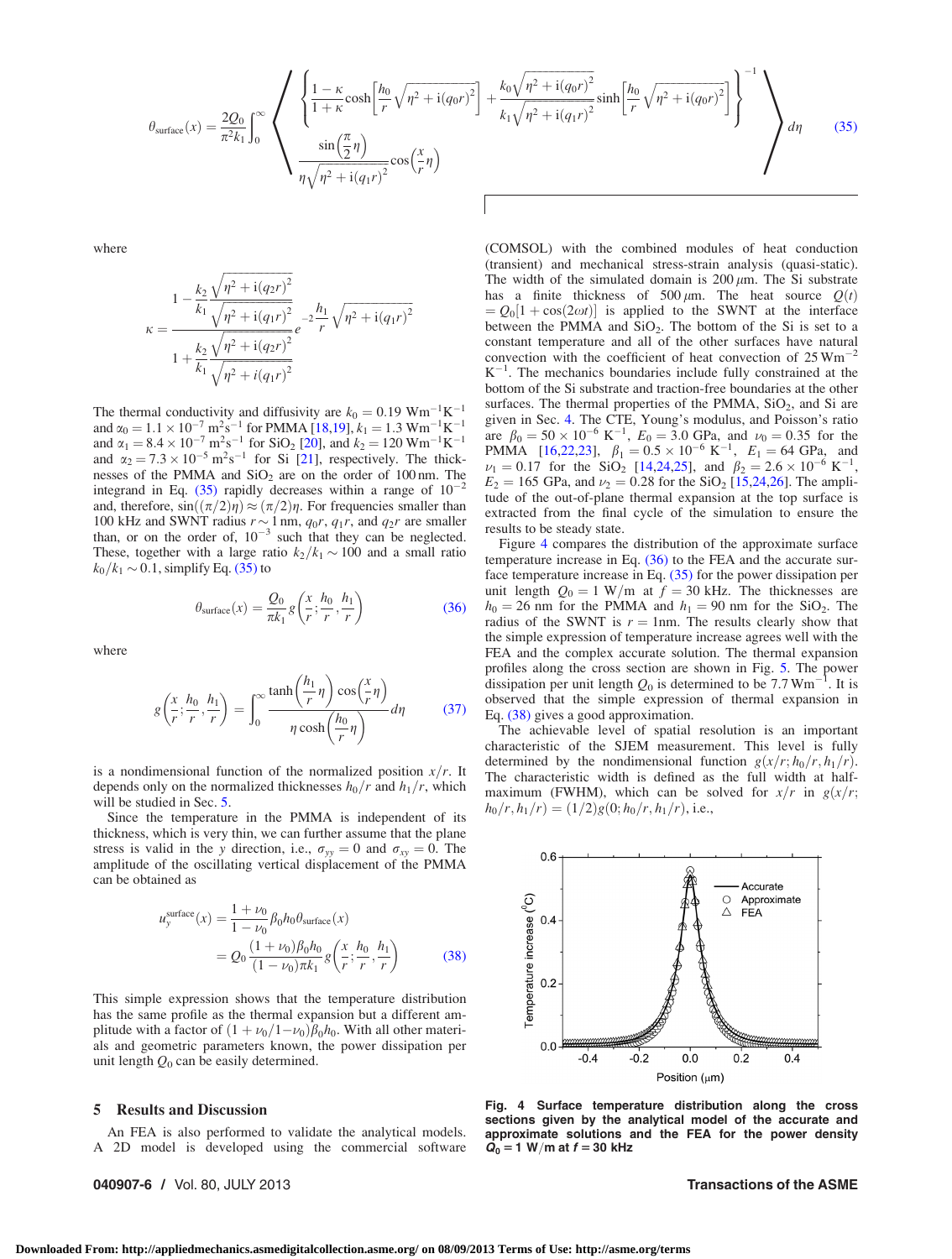<span id="page-6-0"></span>

Fig. 5 Expansion profiles along the cross sections given by the analytical model of the accurate and approximate solutions and the FEA with the power density determined as  $Q_0 = 7.7 \, W/m$  at  $f = 30 \, \text{kHz}$ 



Fig. 6 The normalized FWHM (FWHM/r) versus the normalized PMMA thickness ( $h_0/r$ ) at different normalized SiO<sub>2</sub> thicknesses  $(h_1/r)$ 

$$
\int_0^\infty \frac{\tanh\left(\frac{h_1}{r}\eta\right)}{\eta \cosh\left(\frac{h_0}{r}\eta\right)} \left[\cos\left(\frac{x}{r}\eta\right) - \frac{1}{2}\right] d\eta = 0 \tag{39}
$$

Figure 6 shows the normalized FWHM by r versus the normalized PMMA thickness  $(h_0/r)$  at different normalized SiO<sub>2</sub> thicknesses  $(h_1/r)$ . The good agreement among the accurate solution, approximate solution, the FEA, and experiments [11] at  $h_1/r = 200$  validates the models. The FWHM increases almost linearly with the thickness of the PMMA, corresponding to the decrease in spatial resolution. As the thickness of  $SiO<sub>2</sub>$  increases, the FWHM also increases. These results suggest that thin PMMA and thin  $SiO<sub>2</sub>$ give a high resolution. For  $h_0/r \sim 10$  and  $h_1/r \sim 10$ , the spatial resolution is as good as  $\sim$ 50 nm.

## 6 Concluding Remarks

We have developed an analytical model to study the thermal imaging of single-walled carbon nanotube devices by SJEM. The analytical model is validated by finite element simulations and experiments. A simple scaling law at low frequencies (<100 kHz) for thermal expansion in terms of the material and geometrical

parameters is obtained. The normalized thermal expansion only depends on two nondimensional geometric parameters: the normalized PMMA thickness and the normalized  $SiO<sub>2</sub>$  thickness. Such a scaling law provides a simple way to determine the surface temperature distribution from the measured thermal expansion in experiments. With other material and geometrical parameters known, the only free parameter power dissipation per unit length in an SWNT can be determined. The results suggest the thinner the PMMA and  $SiO<sub>2</sub>$  layers, the higher the spatial resolution, which is as good as  $\sim$  50 nm.

## Acknowledgment

J.S. acknowledges the support from the Provost Award from the University of Miami. C.L. acknowledges the support from the NSFC (Grant No. 11172263).

### References

- [1] Avouris, P., Chen, Z. H., and Perebeinos, V., 2007, "Carbon-Based Electronics," [Nat. Nanotechnol.,](http://dx.doi.org/10.1038/nnano.2007.300) 2, pp. 605–615.
- [2] Franklin, A. D., Luisier, M., Han, S. J., Tulevski, G., Breslin, C. M., Gignac, L., Lundstrom, M. S., and Haensch, W., 2012, "Sub-10 nm Carbon Nanotube Transistor," [Nano Lett.,](http://dx.doi.org/10.1021/nl203701g) 12, pp. 758–762.
- [3] Robertson, J., 2007, "Growth of Nanotubes for Electronics," [Mater. Today](http://dx.doi.org/10.1016/S1369-7021(06)71790-4), 10, pp. 36–43.
- [4] Shi, L., Plyasunov, S., Bachtold, A., McEuen, P. L., Majumdar, A., 2000, "Scanning Thermal Microscopy of Carbon Nanotubes Using Batch-Fabricated Probes," [Appl. Phys. Lett.](http://dx.doi.org/10.1063/1.1334658), 77, pp. 4295–4297.
- [5] Small, J. P., Shi, L., and Kim, P., 2003, "Mesoscopic Thermal and Thermoelectric Measurements of Individual Carbon Nanotubes," [Solid State Commun.](http://dx.doi.org/10.1016/S0038-1098(03)00341-7), 127, pp. 181–186.
- [6] Jo, I., Hsu, I. K., Lee, Y. J., Sadeghi, M. M., Kim, S., Cronin, S., Tutuc, E., Banerjee, S. K., Yao, Z., and Shi, L., 2011, "Low-Frequency Acoustic Phonon Temperature Distribution in Electrically Biased Graphene," [Nano Lett.,](http://dx.doi.org/10.1021/nl102858c) 11, pp. 85–90.
- [7] Yu, Y. J., Han, M. Y., Berciaud, S., Georgescu, A. B., Heinz, T. F., Brus, L. E., Kim, K. S., and Kim, P., 2011, "High-Resolution Spatial Mapping of the Tem-<br>perature Distribution of a Joule Self-Heated Graphene Nanoribbon," [Appl.](http://dx.doi.org/10.1063/1.3657515) [Phys. Lett.,](http://dx.doi.org/10.1063/1.3657515) 99, p. 183105.
- [8] McConney, M. E., Kulkarni, D. D., Jiang, H., Bunning, T. J., and Tsukruk, V. V., 2012, "A New Twist on Scanning Thermal Microscopy," [Nano Lett.,](http://dx.doi.org/10.1021/nl203531f) 12, pp. 1218–1223.
- [9] Varesi, J., and Majumdar, A., 1998, "Scanning Joule Expansion Microscopy at Nanometer Scales," [Appl. Phys. Lett.](http://dx.doi.org/10.1063/1.120638), 72, pp. 37–39.
- [10] Majumdar, A., and Varesi, J., 1998, "Nanoscale Temperature Distributions Measured by Scanning Joule Expansion Microscopy," [ASME Trans. J. Heat](http://dx.doi.org/10.1115/1.2824245) [Transfer.](http://dx.doi.org/10.1115/1.2824245), 120, pp. 297–305.
- [11] Xie, X., Grosse, K. L., Song, J., Lu, C., Dunham, S., Du, F., Islam, A. E., Li, Y., Zhang, Y., Pop, E., Huang, Y., King, W. P., and Rogers, J. A., 2012, "Quantitative Thermal Imaging of Single-Walled Carbon Nanotube Devices by Scanning Joule Expansion Microscopy," [ACS Nano,](http://dx.doi.org/10.1021/nn304083a) 6, pp. 10267–10275.
- [12] Gurrum, S. J., Joshi, Y. K., King, W. P., and Ramakrishna, K., 2005, "Scanning Joule Expansion Microscopy of a Constriction in a Thin Metallic Film," [ASME](http://dx.doi.org/10.1115/1.2033315) [J. Heat Transfer,](http://dx.doi.org/10.1115/1.2033315) 127, p. 809.
- [13] Grosse, K. L., Bae, M. H., Lian, F., Pop, E., and King, W. P., 2011, "Nanoscale Joule Heating, Peltier Cooling and Current Crowding in Graphene-Metal Con-
- tacts," [Nat. Nanotechnol.,](http://dx.doi.org/10.1038/nnano.2011.39) 6, pp. 287–290. [14] Blech, I., and Cohen, U., 1982, "Effects of Humidity on Stress in Thin Silicon Dioxide Films," [J. Appl. Phys.,](http://dx.doi.org/10.1063/1.331244) 53, pp. 4202–4207.
- [15] Okada, Y., and Tokumaru, Y., 1984, "Precise Determination of Lattice-Parameter and Thermal-Expansion Coefficient of Silicon Between 300 K and
- 1500 K," [J. Appl. Phys.](http://dx.doi.org/10.1063/1.333965), 56, pp. 314–320. [16] Chou, S. Y., and Krauss, P. R., 1997, "Imprint Lithography With Sub-10 nm Feature Size and High Throughput," [Microelectron. Eng.,](http://dx.doi.org/10.1016/S0167-9317(96)00097-4) 35, pp. 237–240.
- [17] Civelek, M. B., 1985, "Stress Intensity Factors for System of Cracks in an Infinite Strip," Fracture Mechanics: Sixteenth Symposium, ASTM Spec. Tech. Publ., 868, pp. 7–26.
- [18] Tsutsumi, N., and Kiyotsukuri, T., 1988, "Measurement of Thermal-Diffusivity for Polymer Film by Flash Radiometry," [Appl. Phys. Lett.](http://dx.doi.org/10.1063/1.99437), 52, pp. 442–444.
- [19] Assael, M. J., Botsios, S., Gialou, K., and Metaxa, I. N., 2005, "Thermal Conductivity of Polymethyl Methacrylate (PMMA) and Borosilicate Crown Glass BK7," [Int. J. Thermophys.](http://dx.doi.org/10.1007/s10765-005-8106-5), 26, pp. 1595–1605.
- [20] Ju, Y. S., and Goodson, K. E., 1999, "Process-Dependent Thermal Transport Properties of Silicon-Dioxide Films Deposited Using Low-Pressure Chemical Vapor Deposition," [J. Appl. Phys.,](http://dx.doi.org/10.1063/1.370523) 85, pp. 7130–7134.
- [21] Liu, W. J., Etessam-Yazdani, K., Hussin, R., and Asheghi, M., 2006, "Modeling and Data for Thermal Conductivity of Ultrathin Single-Crystal SOI

Journal of Applied Mechanics JULY 2013, Vol. 80 / 040907-7